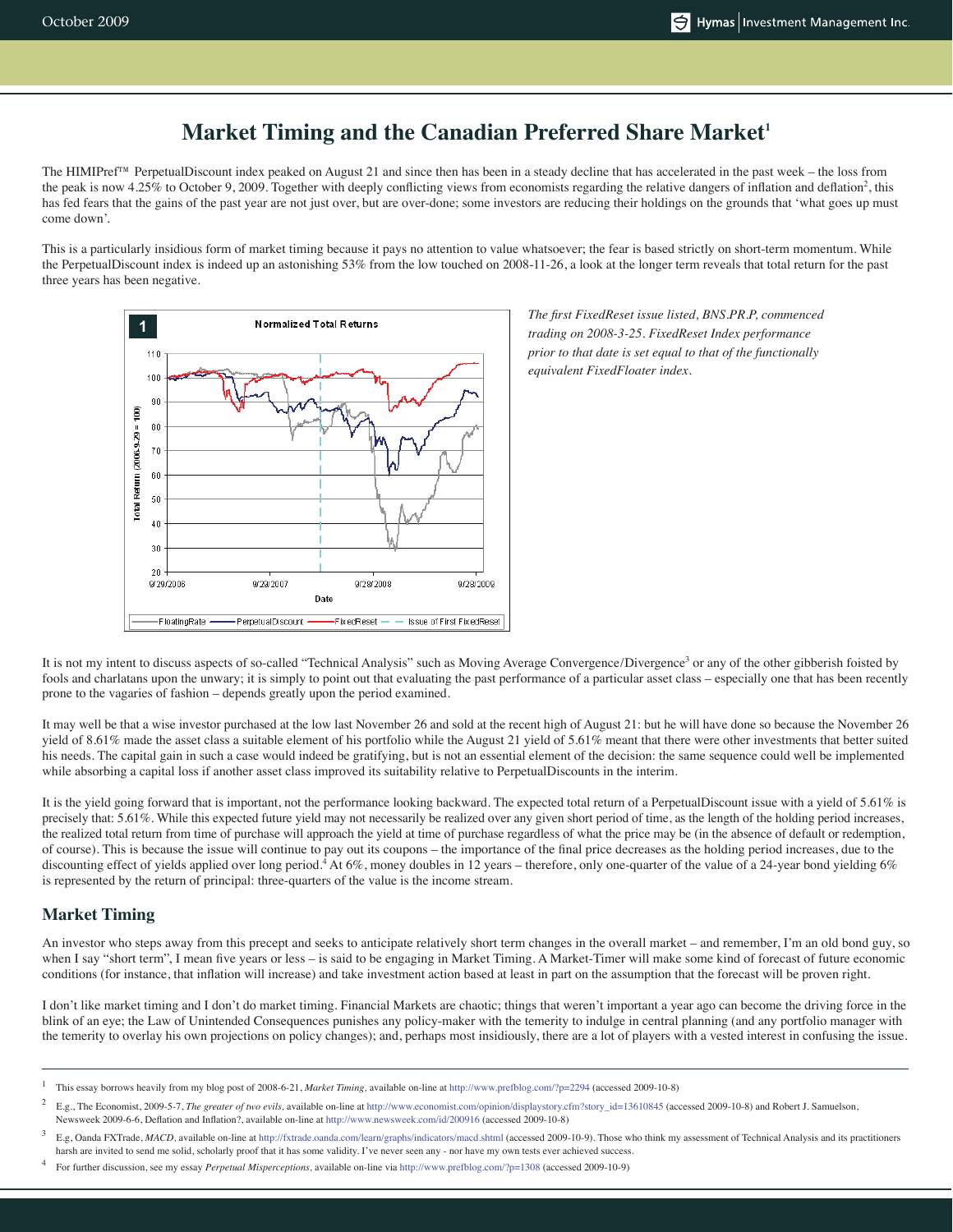Journalists need something to write about; Dealers want to change your analysis of a situation so you'll trade. Financial advisors find it easier to convince clients that the account is being aggressively and pro-actively managed in their best interest if there are a few actual trades in the account with forecasts to justify them. And every trade costs money – commissions and spread and sometimes market impact.

My philosopy is to be fully invested at all times. Make yourself an asset allocation based on your personal needs and your long-term view of expected risks and returns. Review it once a year. Always ask yourself: 'What if I'm wrong?'

A disdain for market timing does not mean inactivity. My fund<sup>5</sup> does an awful lot of trading ... but this is never because of a view that the market is going to go up or down.

It's simply me telling the cowboys: 'You want to trade? You want to pay the spread? You want to pay the cost of market impact? OK, you can pay that to me. Twist my arm!' I'm not always right when I agree to a trade. Fortunately, I don't have to be right every time to do a good job for my clients. Historically, my assessments of relative value have been accurate enough to outperform the market – although, I must point out, that is no guarantee for the future!

The more similar two instruments, the easier it is to identify the cheap one. Two discounted perps from the same issuer are easy to compare. A PerpetualDiscount and a PerpetualPremium from the same issuer is a little harder; comparisons with FixedResets are harder still. A PerpetualDiscount and cash is ... difficult in the extreme. We may gain some understanding of how closely different asset classes are related through correlation analysis; in doing so, we will investigate the utility of the decomposition of spreads shown in Chart 2.

#### **Correlation Analysis**

When performing correlation analysis<sup>6</sup>, we take a set of observations of data with two variables per observation. The data are assumed to be normally distributed and hence we can calculate the standard deviation of each variable over the set of observations. The data in each observation may then be compared in a disciplined manner.

If we find, for instance, that every time the first variable is one standard deviation above its mean, the second variable is also one standard deviation above its mean (and that this 1:1 relationship applies for each observation) then the correlation coefficient of the data is 1.0. The data are highly correlated and the system may be investigated further to determine whether there is an actual relationship.

The relationship may prove to be cause and effect (yelling "ouch" is highly correlated with being hit on the head), or coming from a common cause (two clocks may be highly correlated although not connected, because they are independently measuring the same thing) or the correlation may be spurious (given sufficient manuscripts written by monkeys, a tireless researcher<sup>7</sup> might find one that is highly correlated with the works of William Shakespeare).

In Chart 2, we plotted the yields of four different fixed income instruments: 5-Year Canadas, Long Canadas, Long Corporates and the PerpetualDiscount Interest-Equivalent yield, the last obtained by multiplying the actual yield on PerpetualDiscount preferred shares by 1.4 to approximate the tax benefits of dividend income as opposed to the interest income paid by the other three assets.

If we examine the past three years of data, we may tentatively identify the correlations – and hence, a presumed measure of how closely related these investments are – through a covariance matrix, shown as Table 1.

| Table 1: Covariance Matrix for Yields of Four Different Fixed Income Instruments<br>123 Observations, Approximately Weekly, Period Ending 2009-10-7 |                          |                     |                        |                                                         |
|-----------------------------------------------------------------------------------------------------------------------------------------------------|--------------------------|---------------------|------------------------|---------------------------------------------------------|
|                                                                                                                                                     | <b>Five-Year Canadas</b> | <b>Long Canadas</b> | <b>Long Corporates</b> | <b>Perpetual-Discount</b><br><b>Interest Equivalent</b> |
| Five-Year Canadas                                                                                                                                   | 1.00                     |                     |                        |                                                         |
| Long Canadas                                                                                                                                        | 0.93                     | 1.00                |                        |                                                         |
| Long Corporates                                                                                                                                     | $-0.76$                  | $-0.65$             | 1.00                   |                                                         |
| Perpetual-Discount<br>Interest Equivalent                                                                                                           | $-0.82$                  | $-0.76$             | 0.89                   | 1.00                                                    |

From the results shown in Table 1, we might incautiously conclude that:

- Five-Year Canadas and Long Term Canadas are highly correlated: there is not much point having both in any given portfolio
- Long Corporates and PerpetualDiscounts are highly correlated
- The correlation between obligations of Canada (both long and short term) and obligations of corporations (both long bonds and PerpetualDiscounts) are negatively correlated, which is very useful for diversification purposes

But we will not repeat Benjamin Graham's mistake and draw such a conclusion

<sup>7</sup> A Technical Analyst, for example.

<sup>5</sup> Malachite Aggressive Preferred Fund. See http://www.himivest.com/malachite/MAPFMain.php for more information

<sup>6</sup> See Ian Stockwell, *Introduction to Correlation and Regression Analysis*, available on-line at http://www2.sas.com/proceedings/forum2008/364-2008.pdf, or almost any introductory statistics text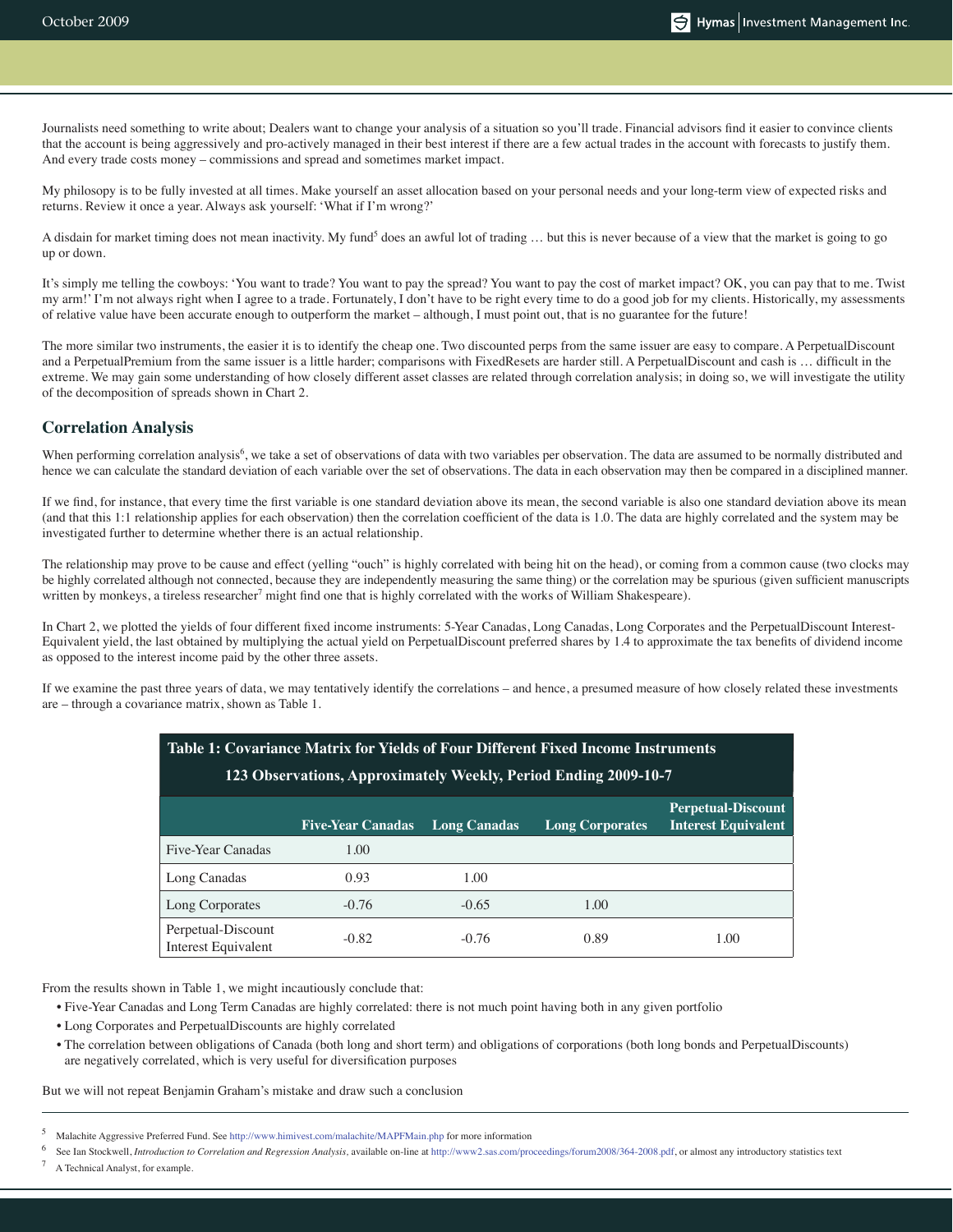#### **Time-Varying Correlation**

In the first edition of *The Intelligent Investor,* Benjamin Graham argued that a 50-50 split between stocks and bonds was mathematically desirable for a portfolio because the correlation between the two asset classes was negative; but this argument was dropped in the second edition since the correlation had changed.<sup>8</sup> Dropping the argument may have been premature, however: the Federal Reserve Bank of Kansas City's Financial Stress Index<sup>9</sup> uses as one of its indicators the correlation between two-year treasury bonds and the S&P 500 Index, on the grounds that during times of financial stress the correlation become negative, from its normal positive level. Since diversification will be most urgently required in times of stress, an investor could be quite justified in using the negative figure for asset allocation purposes, despite the fact that the correlation will be positive most of the time.

The fact that correlations between asset classes can change over time is a burgeoning field of academic research: Relationships have been sought and sometimes found: there appears to be a relationship between both the absolute and relative volatility of emerging market equity returns and the correlation of these markets with Australian equities<sup>10</sup>; and correlations between the Russian and US equity markets appear to be affected by  $(1)$  Country Risk as measured by the spread between the Russian Government Bonds and the U.S. Long-term Treasury Bonds, (2) the change in Russian ruble exchange rate with U.S. dollar, and (3) the change in world energy price.<sup>11</sup>

Getting back to the preferred share market, we can examine how the correlations between the five-year Government of Canada Yield and the other instruments chosen to decompose the spreads in Chart 2 change over time. These data are presented in Chart 3.



It should be clear from Chart 3 and the many violent changes in correlation that there<br>are many influences acting upon the four asset classes highlighted in the figure: most are many influences acting upon the four asset classes highlighted in the figure; most notably, we can hypothesize with high confidence that the negative correlation between five-year Canadas and the two corporate classes is due to the flight to quality highlighted by the Kansas City Fed in their Fiscal Stress Indicator. Note, however, that this must remain a hypothesis; before we were to dignify the claim with the sobriquet of "theory", we would need to look at more data.

We may also look at correlations focusing on the top-line of Chart 2 – the Perpetual-Discount Interest-Equivalent yield, against the other three asset classes. Correlation of the PDIE yield against the other three yields for three-year rolling periods commencing 2000-12-30 are shown in Chart 4.

A comparison of Charts 3 and 4 allows us to quantify a number of things that I have simply asserted in the past:

- Overall, the closest relationship (highest correlation) is between Long Corporate bond and PerpetualDiscount preferred yields.
- In addition, while the correlation certainly shows volatility, there is less variation in the correlation between Long Corporates and PerpetualDiscounts than there is for any of the other time-varying correlations considered.





<sup>8</sup> Lingfeng Li, *Macroeconomic Factors and the Correlation of Stock and Bond Returns,* 2002, available via http://papers.ssrn.com/sol3/papers.cfm?abstract\_id=363641 (accessed 2009-2-10)

9 Craig S. Hakkio & William R. Keeton, *Financial Stress: What Is It, How Can It Be Measured, and Why Does It Matter?*, available on-line at http://www.kansascityfed.org/PUBLICAT/ECONREV/pdf/09q2hakkio\_keeton.pdf (accessed 2009-10-9)

10 R. Gupta & A.T.Mollik, *Volatility, Time Varying Correlation and International Portfolio Diversification: An Empirical Study of Australia and Emerging Markets,* available on-line at http://www.eurojournals.com/irjfe\_18\_02\_Gupta.pdf (accessed 2009-10-8)

11 Thadavillil Jithendranathan, *Time-varying Correlations of U.S and Russian Equity Returns,* available on-line at http://129.3.20.41/eps/if/papers/0403/0403006.pdf (accessed 2009-10-8)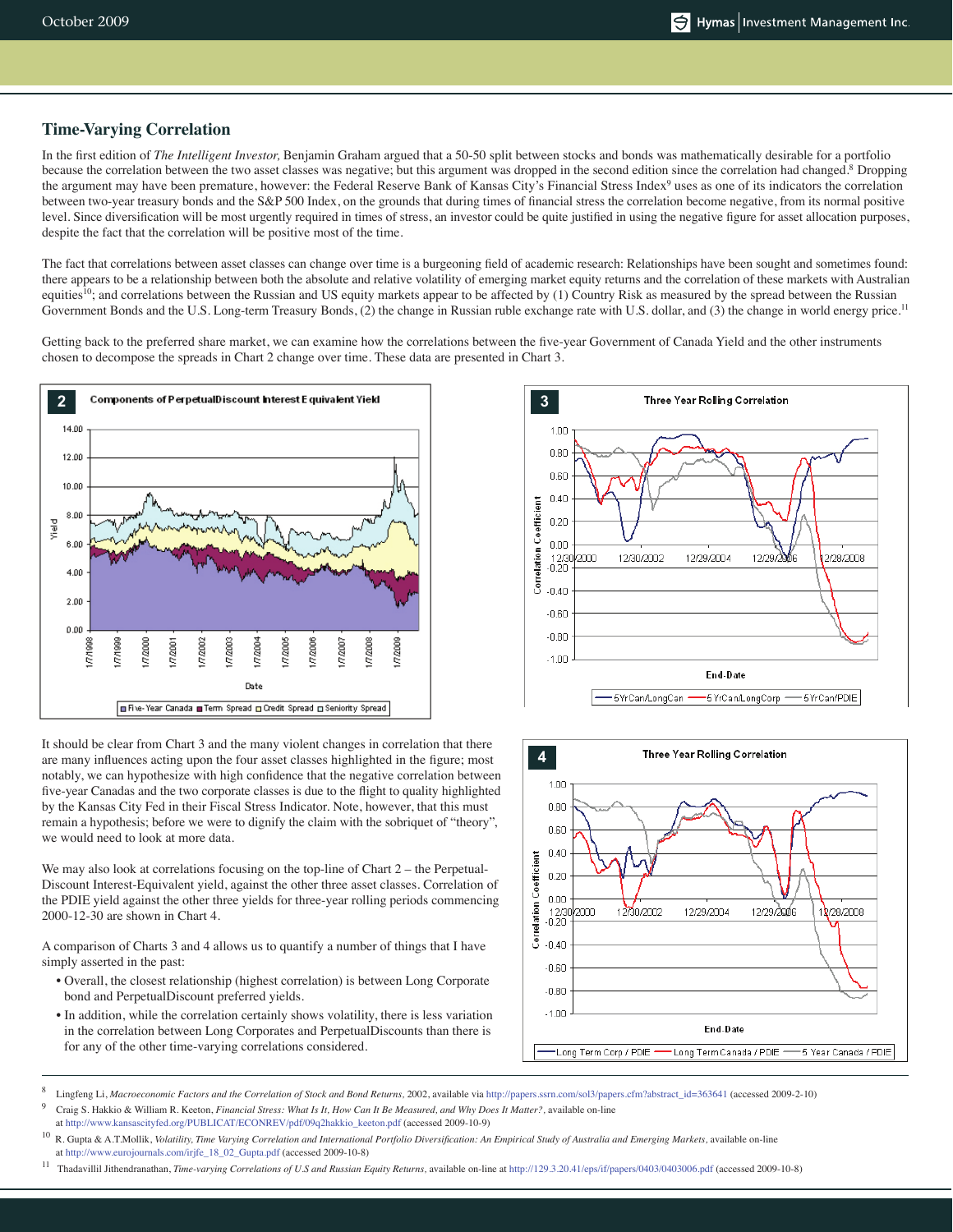We may conclude that:

- Each of the four asset classes is affected in different ways by a variety of factors, which may change in nature and/or relative importance over time
- The factors influencing the yields of Long Corporates are very similar in nature and importance to the factors influencing PerpetualDiscounts
- The best yardstick to use as a measure of whether PerpetualDiscounts are "cheap" or "expensive" is the yield of Long Corporate bonds with the caveat that at times the relationship can break down: in early 2007 the correlation as measured became zero, indicating no relationship between the two variables

With this in mind, we can look at the Seniority Spread (the difference between the PerpetualDiscount Interest-Equivalent yield and the yield on Long Corporate bonds) in more detail. I will take the opportunity to mention that in financial analysis, the difference between the price or yield of two assets is referred to as the "basis", while the risk that the basis will change – which will not necessarily involve a change in correlation – is referred to as the "basis risk".

#### **Implications of Time-Varying Correlations**

Correlations between variables that change over time can occur for a number of reasons:

- The amplitude of one of several important attributes might change
- The coefficient of one attribute with variable values might change
- A hitherto unknown factor might emerge

The first possibility has been highlighted earlier: the correlation of Russian and American equities is believed to be dependent, in part, upon world energy prices.

As an example of the second possibility, we may look at energy prices and the Canadian dollar. Bank of Canada research suggests<sup>12</sup> that the sign of the relationship between the Canadian dollar's real exchange rate against the US dollar and real energy prices changed from negative to positive over time, as the importance of Canada's energy exports grew; the authors pinpoint the time of the change in sign to the early 1990s.

Finally – and to complete our energy related trifecta – I note some commentary<sup>13</sup> on the accuracy of inflation forecasts: "...although there was concern about the effect of an overheated economy on short-term inflation rates during the 1960s, it would have been essentially impossible at that time to forecast the oil shocks of the 1970s, or the response of the fiscal and monetary authorities to those shocks."

A more current example of the emergence of unknown factors is the Credit Crunch of 2007–09. There is now widespread feeling<sup>14</sup> that the subprime debacle and subsequent counter-party crisis was simply the method by which central bank policy errors (keeping monetary policy too loose during the pre-2007 expansion) came to light: if it hadn't been sub-prime, it would have been something else. It is quite hard enough to forecast the effects of a perfectly functioning system; when the system breaks down, it is very difficult to forecast where the chips may fall.

Yet another example is Manulife's lobbying to get the MCCSR rules changed last fall<sup>15</sup>, and there we have a quintessentially Canadian solution to economic difficulties: when a systemically important institution runs into trouble, change the rules so it doesn't look like trouble any more!

Each of the three influences on changing correlations is a reason why market timing cannot work in the long run. The world is simply too complicated to predict, policy responses may be misguided and thereby amplify errors instead of moderating them. Hitherto unknown factors may leap from lowly status as rounding errors into driving forces; financial markets are as difficult to predict as the weather.

All that one can do is diversify and, perhaps, seek to make small excess returns based on exploitation of small anomalies. Anything more is doomed to long-term failure, however lucky one might be on a few market calls.

### **The Seniority Spread**

Historical levels of the Seniority Spread are shown in Chart 5. It may be seen that, apart from a spike in the early part of the century, this spread was fairly constant in the 100bp–150bp range until jumping during the early Credit Crunch and exploding in the wake of the Lehman default in 2008.

There is no immediately discernable relationship between the spreads shown in Chart 5 and either the Bank of Canada Financial Stress Index<sup>16</sup> and the Kansas City Fed's Financial Stress Index<sup>17</sup>, both of which quantify the stress at the time of the Long Term Capital Management crisis and Russian debt default (August 1998) as being far more severe than that caused by the bursting of the NASDAQ technology bubble in March 2000 – although the Credit Crunch of 2007–09 is clearly dominant in all three data series. Clearly, the relationship of the Seniority Spread to potentially triggering events will be the source of much speculation amongst those who wish to indulge in market timing!



12 Ramzi Issa, Robert Lafrance and John Murry, Bank of Canada Working Paper 2006-29, *The Turning Black Tide: Energy Prices and the Canadian Dollar,* available on-line at http://www.bankofcanada.ca/en/res/wp/2006/wp06-29.pdf (accessed 2009-10-10)

13 Michelle L. Barnes, Zvi Bodie, Robert K. Triest and J. Christina Wang, Federal Reserve Bank of Boston Public Policy Discussion Paper 09-8, *A TIPS Scorecard: Are TIPS Accomplishing What They Were Supposed to Accomplish? Can They Be Improved?,* available on-line at http://www.bos.frb.org/economic/ppdp/2009/ppdp0908.pdf (accessed 2009-10-10)

14 E.g., John B. Taylor, *Systemic Risk and the Role of Government,* (speech) available on-line at http://www.frbatlanta.org/news/CONFEREN/09fmc/taylor.pdf (accessed 2009-10-10) and Roberto M. Billi, *Was Monetary Policy Optimal During Past Deflation Scares?,* available on-line at http://www.kansascityfed.org/PUBLICAT/ECONREV/pdf/09q3billi.pdf (accessed 2009-10-10)

15 See my notes on PrefBlog at http://www.prefblog.com/?p=3898

16 Mark Illing and Ying Liu, Bank of Canada Working Paper 2003-14, *An Index of Financial Stress for Canada,* available on-line at http://www.bankofcanada.ca/en/res/wp/2003/wp03-14.pdf (accessed 2009-10-9) 17 Hakkio & Keeton, ibid.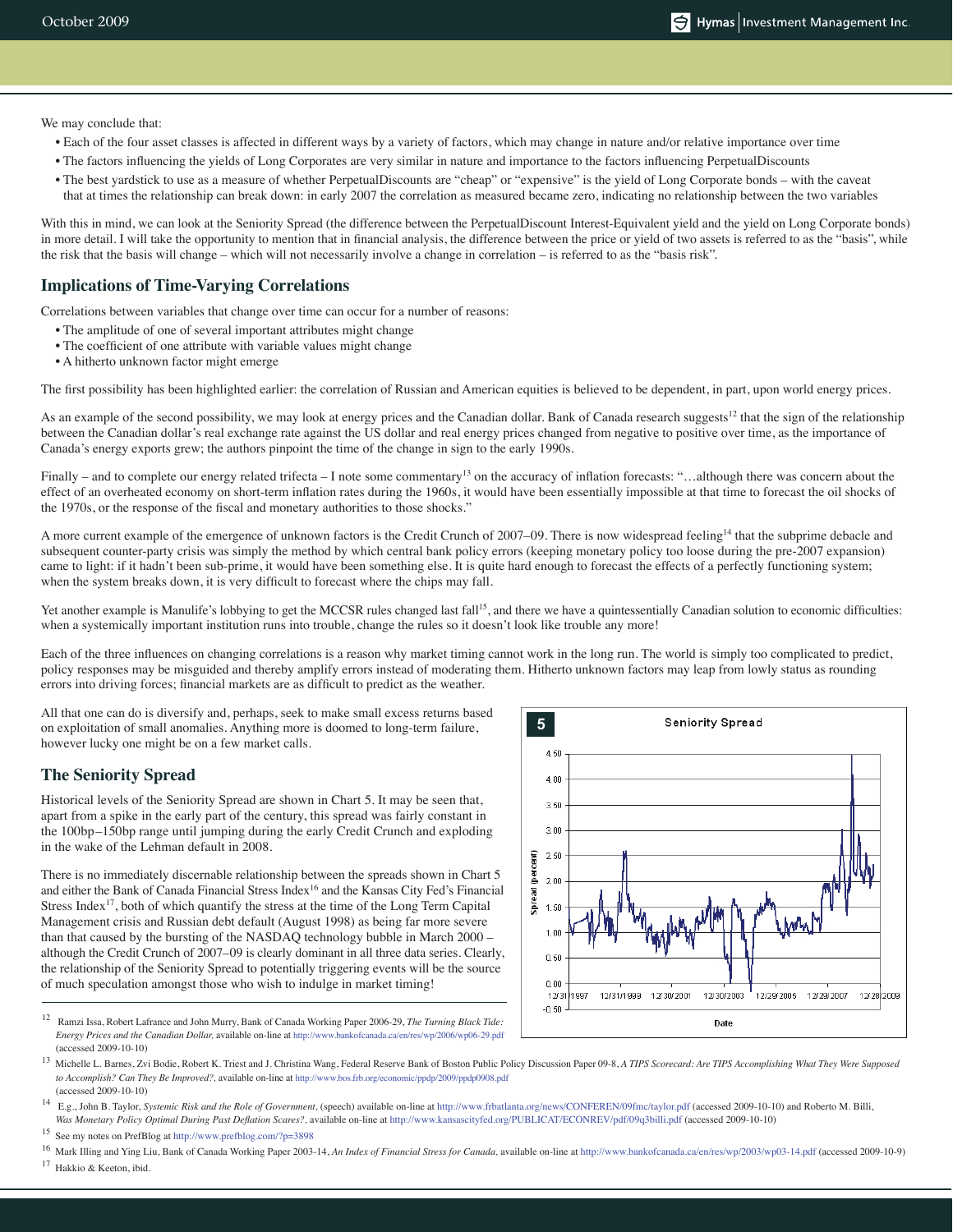Investors in preferred shares, alarmed by recent declines, may take some comfort in the idea that the Seniority Spread is currently well above historical levels; but it would also be useful to make some assumptions about the default risk of preferred shares relative to that of senior corporate bonds and see how much spread there should be to compensate for default risk.

Note that it is clear that a liquidity premium<sup>18</sup> will be contained in the raw spread; for an institutional investor, bonds are much more liquid than preferred shares since – normally! – a million dollars worth of corporate bonds may be traded in a single telephone call without significantly moving the market; this is, to say the least, far less common in the preferred share market. Additionally, should short term cash be required, corporate bonds may generally be margined on far better terms than will be allowed for preferred shares, which are subject to the margining rules applicable to equities.

Paradoxically, I suggest that preferred shares are more liquid than long-term corporate bonds for a retail investor, since:

- Retail bond investors are at the mercy of their brokers when transacting; published bid-offer spreads at one discount brokerage are routinely in the 5% range for long corporate bonds
- When trading preferred shares on the exchange, investors have the option of placing limit orders in an attempt to supply, rather than consume liquidity. This option is not available for retail bond investors
- These differences in liquidity may not be circumvented via holding ETFs rather than individual bonds, since no specialized Canadian Long Term Corporate Bond ETF exists, to the best of my knowledge. Even if they did exist, the MER inherent would effectively serve to widen the Seniority Spread further

Still, through a series of reasonable assumptions, we may estimate the effects of potential defaults; our comfort with the answers will be equivalent to our comfort with the much easier to understand assumptions.

#### **Spread Due to Default: Portfolio Approach**

We will assume an infinitely diversified portfolio of corporate bonds and compare it with an equally well diversified portfolio of preferred shares; blithely ignoring the fact that the number of investment grade preferred shares issuers in Canada makes such diversification a somewhat tenuous assumption.

Estimation of default rates of publicly issued securities in Canada is plagued – as usual – by lack of sufficient data to allow for high confidence in any given number. In this section, I will use estimates based on data published<sup>19</sup> by DBRS while noting that:

- DBRS has recorded only 40 instances of default since its inception in 1976 out of 1,185 issuers, the fairly low 3% default rate being attributed to the high proportion of initial investment grade ratings
- DBRS considers its ten-year transition matrices (which would be favoured for estimating the default probability of a long-term bond) to be "less useful" than the ideal, due to rating discontinuations and the growth of DBRS' client book over time
- The focus of my interest in preferred shares is in issues I consider to be investment grade. Roughly three-quarters of the PerpetualDiscount index is rated Pfd-1(low) or better, with the remaining one-quarter rated Pfd-2(low) or better (issues are removed from the index if downgraded below this level)

For the portfolio approach, calculations will be performed on a portfolio of bonds with the following characteristics:

- Default rate of 0.1% annually
- Loss on default of 50%
- Yield of 6% prior to default

This will be compared with a portfolio of preferred shares with:

- Default rate of 0.5% annually
- Loss on default of 100%

Not surprisingly, this results in equality of returns when preferred shares yield an interest-equivalent of 6.45%; implying that a PerpetualDiscount Interest-Equivalent spread of 45bp is sufficient compensation for default risk, compared to the pre-Crunch range of 100–150bp and its current level of about 235bp.

Given this analysis, investors are currently being paid about 195bp – almost two percent per annum – as payment for bearing the illiquidity of preferred shares.<sup>20</sup>

#### **Spread Due to Default: Single Issue Approach**

In this model it is assumed we have a choice between the senior bond of a company, which carries a 6% coupon and is priced at par, and the preferred share of the same company paying dividends equivalent to 6%+PDIE (the PerpetualDiscount Interest Equivalent Spread).

The company pays all its interest and dividend for D-1 years; in year D it defaults, with recovery on the bond equal to 40% of par value and recovery on the preferred being zero. Neither investment pays any income in year D.

A simple spreadsheet allows the computation of the value of D for any assigned PDIE that results in the preferred and the bond having the same internal rate of return; the answer may be surprising to those whose respect for the power of yield is not sufficiently healthy!

Even if the PDIE spread is only 100bp, the breakeven time to default is only 24 years. A PDIE of 200bp results in breakeven D of 17 years, while input of a 300bp spread outputs D of 13 years. At the current Seniority spread of about 235 bp, the breakeven time to default is 15 years; if the company can survive longer than that – roughly half the term of the bond – then the preferred share will have been the better investment.

<sup>18</sup> For more about the liquidity premium, see my essay *Credit Spreads and Default Risk* via http://www.prefblog.com/?p=7586 (accessed 2009-10-11).

<sup>19</sup> Dominion Bond Rating Service, *2008 DBRS Corporate Rating Transition and Default Study,* available on-line at http://www.dbrs.com/research/227783/2008-dbrs-corporate-rating-transition-and-default-study.pdf (accessed 2009-10-9)

<sup>&</sup>lt;sup>20</sup> That is, investors not requiring liquidity since they intend to hold the investment for a long time are, effectively, being paid a bonus. See Paul Fulcher & Colin Wilson, The Actuary, 2009-1-14, *Financial Crisis: The value of liquidity,* available on-line at http://www.the-actuary.org.uk/834588 (accessed 2009-10-11).